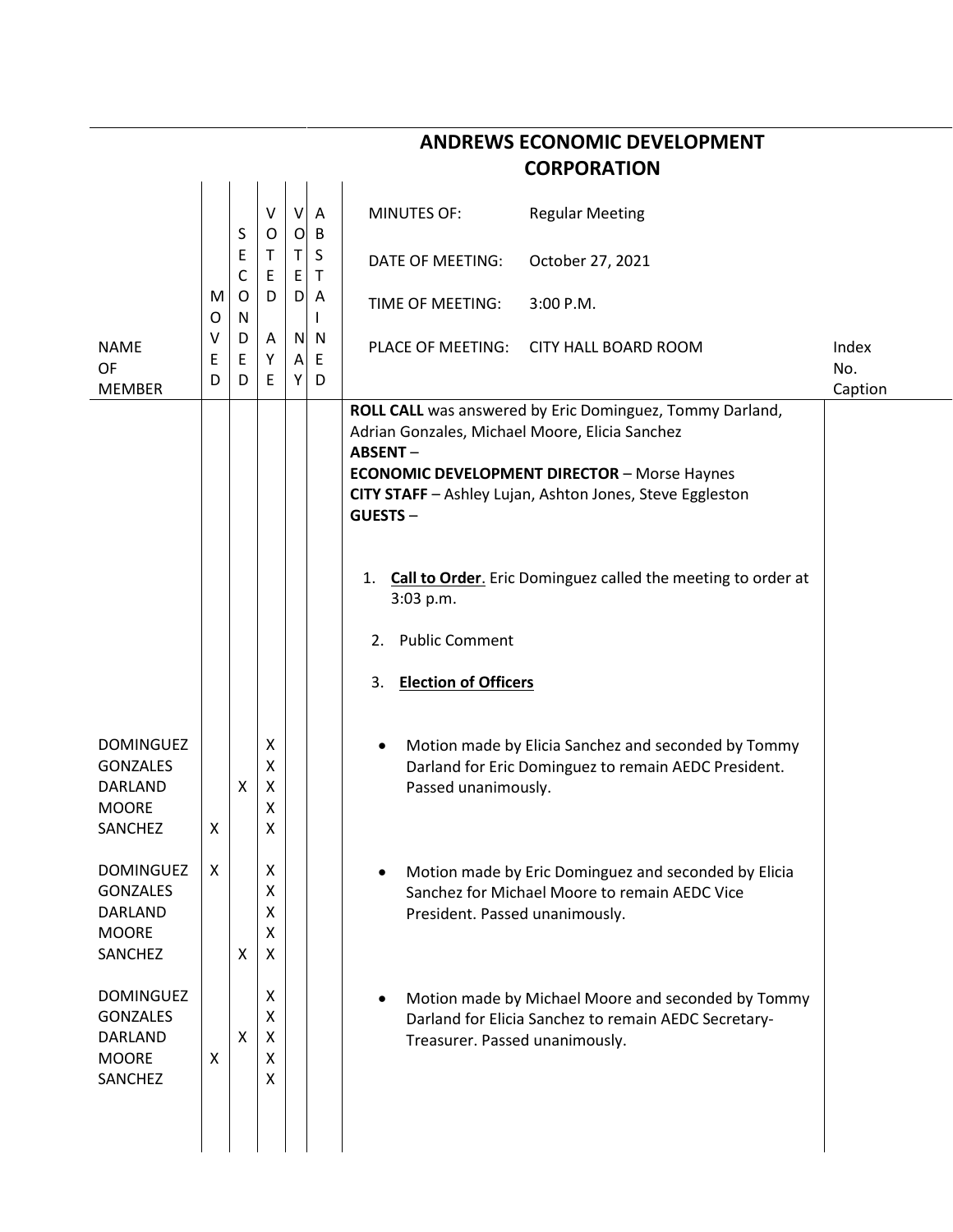|             |             |                       |        |             | <b>CORPORATION</b>                                                                                                                                                                                                                                                                         |                         |
|-------------|-------------|-----------------------|--------|-------------|--------------------------------------------------------------------------------------------------------------------------------------------------------------------------------------------------------------------------------------------------------------------------------------------|-------------------------|
|             |             | V                     | $\vee$ | Α           | <b>MINUTES OF:</b><br><b>Regular Meeting</b>                                                                                                                                                                                                                                               |                         |
|             | Ε           | т<br>Ε                |        | S<br>т      | October 27, 2021<br>DATE OF MEETING:                                                                                                                                                                                                                                                       |                         |
| M<br>O      | O<br>N      | D                     |        | A           | TIME OF MEETING:<br>$3:00$ P.M.                                                                                                                                                                                                                                                            |                         |
| ٧<br>E<br>D | D<br>E<br>D | A<br>Υ<br>Ε           |        | N<br>Ε<br>D | <b>PLACE OF MEETING:</b><br>CITY HALL BOARD ROOM                                                                                                                                                                                                                                           | Index<br>No.<br>Caption |
| X           | X           | X<br>Χ<br>Χ<br>X<br>X |        |             | 4. Consider and Approve minutes from September 15, 2021,<br><b>Board Meeting.</b> Motion made by Eric Dominguez and<br>seconded by Elicia Sanchez to approve the minutes from<br>September 15, 2021 Board Meeting. Passed unanimously.                                                     |                         |
| X           | X           | х<br>Χ<br>Χ<br>Χ<br>X |        |             | Consider approval of AEDC's current financial reports.<br>5.<br>Motion made by Michael Moore and seconded by Elicia<br>Sanchez to approve AEDC's current financial reports.<br>Passed unanimously.                                                                                         |                         |
| X           | X           | Χ<br>Χ<br>Χ<br>X<br>X |        |             | Consider approval to carry over FY 2021 capital funds for<br>6.<br>items not completed by 9/30/2021. Motion made by<br>Tommy Darland and seconded by Elicia Sanchez to approve<br>the carryover of FY 2021 capital funds for items not<br>completed by 9/30/2021. Passed unanimously.      |                         |
|             |             |                       |        |             | <b>Discuss EDA Grant Application and take any necessary</b><br>7.<br>action. No action was taken.                                                                                                                                                                                          |                         |
|             |             |                       |        |             | 8. EXECUTIVE SESSION:<br>TX Gov't Code Sec. 551.087 - Economic Development<br>Negotiations<br>Project Popstar<br><b>Affordable Housing</b><br>TX Gov't Code Sec. 551.072 - Real Property<br>Board entered Executive Session at 3:23 p.m.<br>Board re-convened in Open Session at 4:21 p.m. |                         |
|             |             | S<br>C                | O      |             | B<br>$\circ$<br>T.<br>E<br>D<br>N<br>$\mathsf{A}$<br>Y                                                                                                                                                                                                                                     |                         |

## **ANDREWS ECONOMIC DEVELOPMENT**